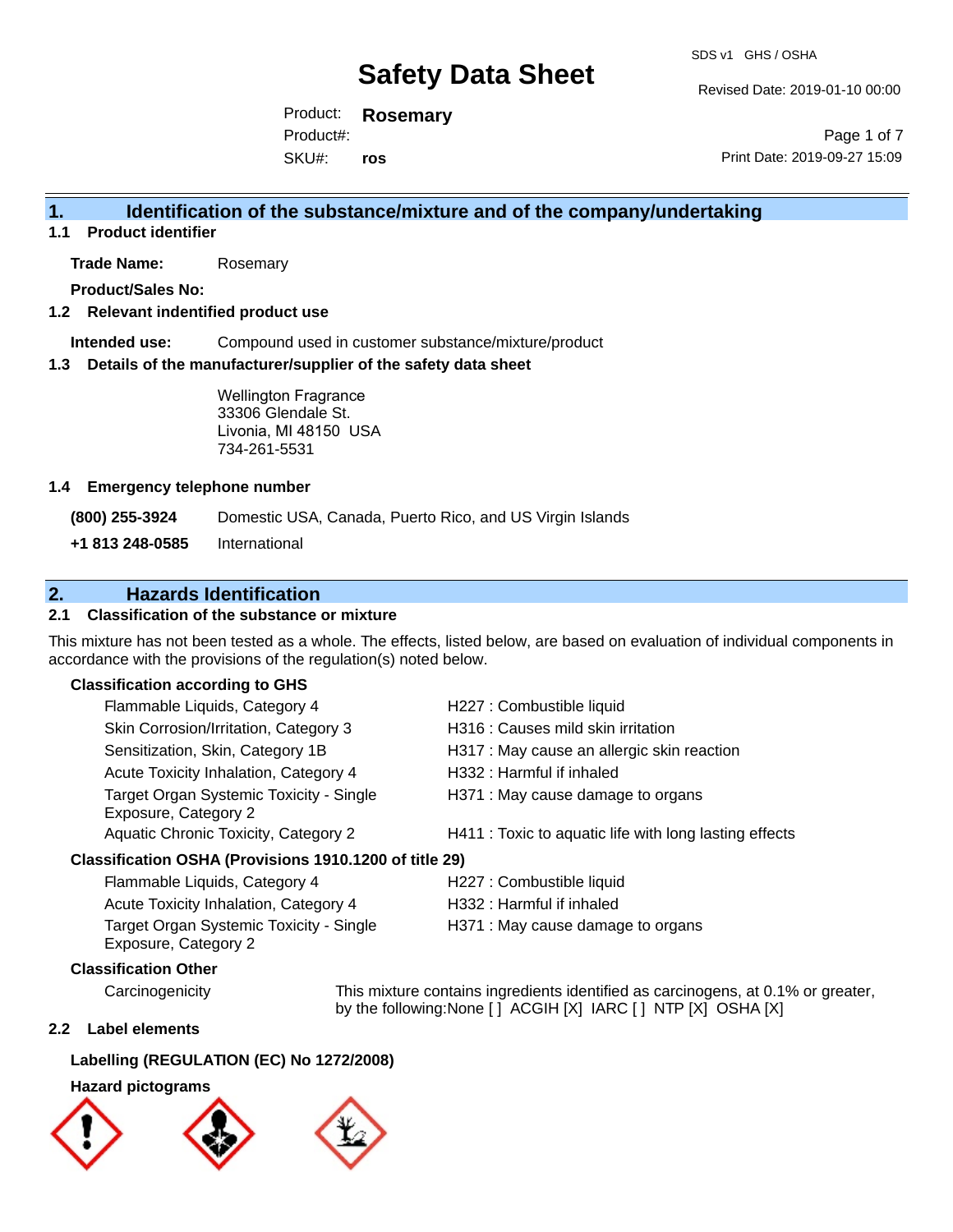Revised Date: 2019-01-10 00:00

Product: **Rosemary** SKU#: Product#: **ros**

Page 2 of 7 Print Date: 2019-09-27 15:09

| <b>Signal Word: Warning</b>     |                                                                                                                                                                |
|---------------------------------|----------------------------------------------------------------------------------------------------------------------------------------------------------------|
| <b>Hazard statments</b>         |                                                                                                                                                                |
| H <sub>227</sub>                | Combustible liquid                                                                                                                                             |
| H316                            | Causes mild skin irritation                                                                                                                                    |
| H317                            | May cause an allergic skin reaction                                                                                                                            |
| H332                            | Harmful if inhaled                                                                                                                                             |
| H371                            | May cause damage to organs                                                                                                                                     |
| H411                            | Toxic to aquatic life with long lasting effects                                                                                                                |
| <b>Precautionary Statements</b> |                                                                                                                                                                |
| <b>Prevention:</b>              |                                                                                                                                                                |
| P235                            | Keep cool                                                                                                                                                      |
| P260                            | Do not breathe dust/fume/gas/mist/vapors/spray                                                                                                                 |
| P <sub>264</sub>                | Wash hands thoroughly after handling                                                                                                                           |
| P270                            | Do not eat, drink or smoke when using this product                                                                                                             |
| P271                            | Use only outdoors or in a well-ventilated area                                                                                                                 |
| P272                            | Contaminated work clothing should not be allowed out of the workplace                                                                                          |
| P273                            | Avoid release to the environment                                                                                                                               |
| <b>Response:</b>                |                                                                                                                                                                |
| $P302 + P352$                   | IF ON SKIN: Wash with soap and water                                                                                                                           |
| P304 + P312 + P340              | IF INHALED: Call a POISON CENTER or doctor/physician if you feel unwell Remove victim<br>to fresh air and keep at rest in a position comfortable for breathing |
| P309                            | IF exposed or you feel unwell:                                                                                                                                 |
| P311                            | Call a POISON CENTER or doctor/physician                                                                                                                       |
| P333 + P313                     | If skin irritation or a rash occurs: Get medical advice/attention                                                                                              |
| P363                            | Wash contaminated clothing before reuse                                                                                                                        |
| P370 + P378                     | In case of fire: Use Carbon dioxide (CO2), Dry chemical, or Foam for extinction. Do not use<br>a direct water jet on burning material                          |
| P391                            | <b>Collect Spillage</b>                                                                                                                                        |
| 2.3<br><b>Other Hazards</b>     |                                                                                                                                                                |

**no data available**

## **3. Composition/Information on Ingredients**

## **3.1 Mixtures**

This product is a complex mixture of ingredients, which contains among others the following substance(s), presenting a health or environmental hazard within the meaning of the UN Globally Harmonized System of Classification and Labeling of Chemicals (GHS):

| CAS#<br>Ingredient       | EC#       | Conc.<br>Range | <b>GHS Classification</b>                   |
|--------------------------|-----------|----------------|---------------------------------------------|
| $80 - 56 - 8$<br>pinene  | 201-291-9 | $2 - 5\%$      | H226; H302; H304; H315; H317; H400;<br>H410 |
| $76 - 22 - 2$<br>Camphor | 200-945-0 | $2 - 5\%$      | H228; H302; H332; H371; H402                |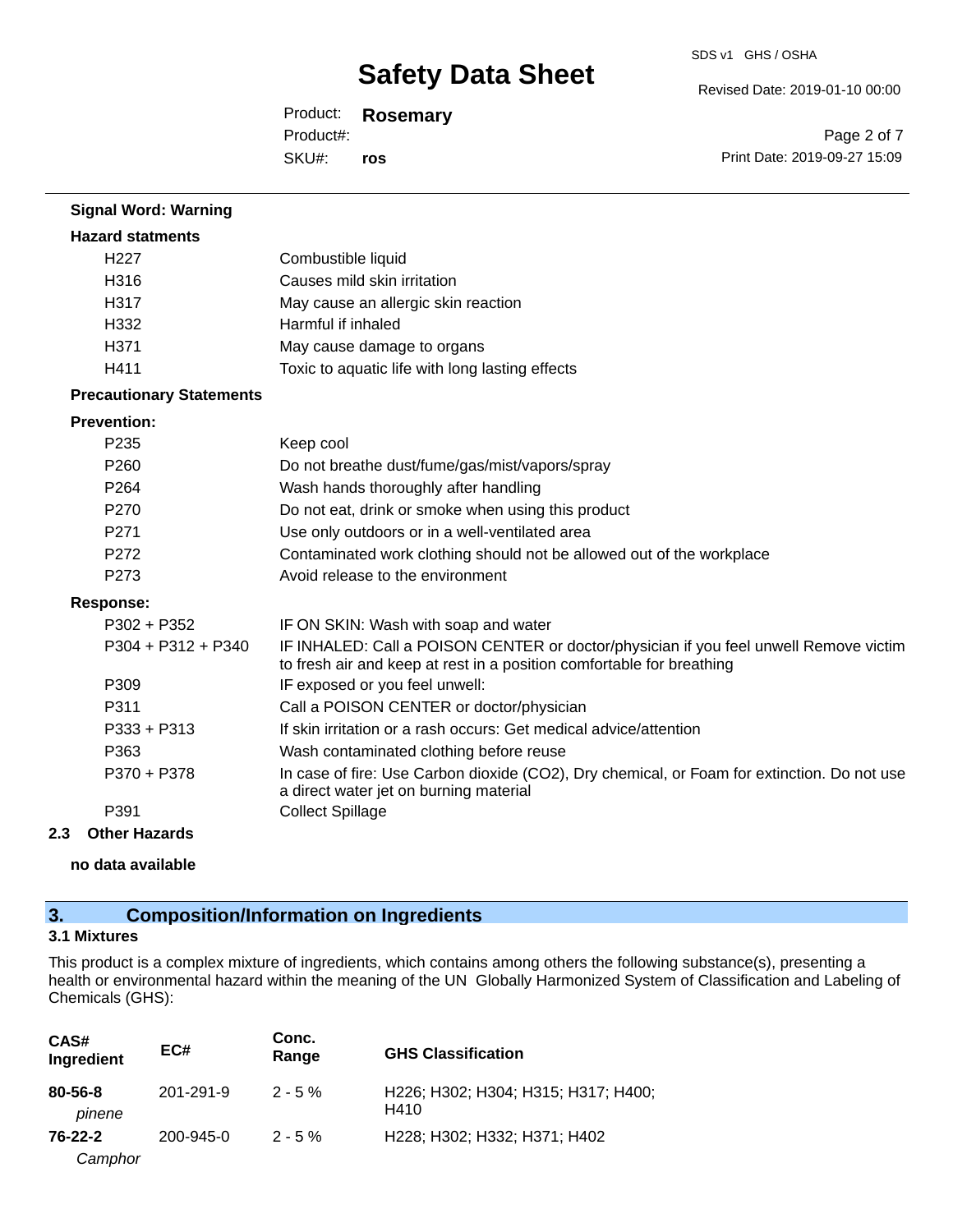SDS v1 GHS / OSHA

Revised Date: 2019-01-10 00:00

Product: **Rosemary** Product#:

SKU#: **ros**

Page 3 of 7 Print Date: 2019-09-27 15:09

| CAS#<br>Ingredient | EC#       | Conc.<br>Range | <b>GHS Classification</b>          |
|--------------------|-----------|----------------|------------------------------------|
| 464-49-3           | 207-355-2 | $2 - 5 \%$     | H228; H302; H332; H371; H402       |
| Camphor            |           |                |                                    |
| 79-92-5            | 201-234-8 | $2 - 5 \%$     | H228; H320; H400; H410             |
| Camphene           |           |                |                                    |
| 470-82-6           | 207-431-5 | $2 - 5 \%$     | H226; H303; H316; H317             |
| Eucalyptol         |           |                |                                    |
| 5989-27-5          | 227-813-5 | $1 - 2\%$      | H226; H304; H315; H317; H400; H410 |
| Limonene           |           |                |                                    |

See Section 16 for full text of GHS classification codes

See Section 16 for full text of GHS classification codes which where not shown in section 2

Total Hydrocarbon Content (% w/w) =  $10.13$ 

| 4.<br><b>First Aid Measures</b><br><b>Description of first aid measures</b><br>4.1 |                                                                                                               |  |
|------------------------------------------------------------------------------------|---------------------------------------------------------------------------------------------------------------|--|
| Inhalation:                                                                        | Remove from exposure site to fresh air and keep at rest.<br>Obtain medical advice.                            |  |
| <b>Eye Exposure:</b>                                                               | Flush immediately with water for at least 15 minutes.<br>Contact physician if symptoms persist.               |  |
| <b>Skin Exposure:</b>                                                              | Remove contaminated clothes. Wash thoroughly with water (and soap).<br>Contact physician if symptoms persist. |  |
| Ingestion:                                                                         | Rinse mouth with water and obtain medical advice.                                                             |  |
| Most important symptoms and effects, both acute and delayed<br>4.2                 |                                                                                                               |  |
| <b>Symptoms:</b>                                                                   | no data available                                                                                             |  |
| Risks:                                                                             | Refer to Section 2.2 "Hazard Statements"                                                                      |  |
| Indication of any immediate medical attention and special treatment needed<br>4.3  |                                                                                                               |  |
| Treatment:                                                                         | Refer to Section 2.2 "Response"                                                                               |  |
| 5.<br><b>Fire-Fighting measures</b>                                                |                                                                                                               |  |
| <b>Extinguishing media</b><br>5.1                                                  |                                                                                                               |  |
| Suitable:                                                                          | Carbon dioxide (CO2), Dry chemical, Foam                                                                      |  |
| <b>Unsuitable</b>                                                                  | Do not use a direct water jet on burning material                                                             |  |
| Special hazards arising from the substance or mixture<br>5.2                       |                                                                                                               |  |
| During fire fighting:<br>5.3 Advice for firefighters                               | Water may be ineffective                                                                                      |  |
| <b>Further information:</b>                                                        | Standard procedure for chemical fires                                                                         |  |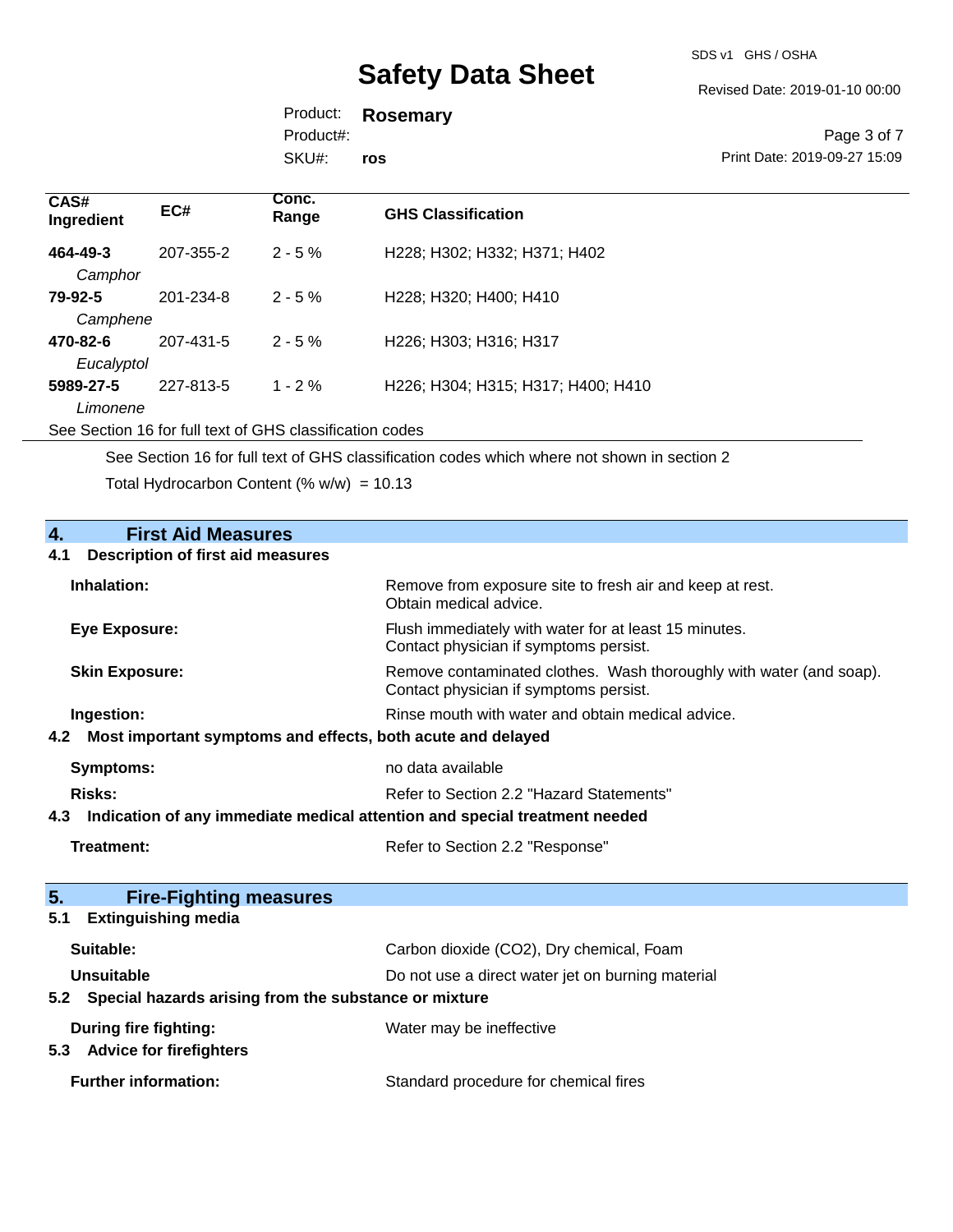Revised Date: 2019-01-10 00:00

Product: **Rosemary** SKU#: Product#: **ros**

Page 4 of 7 Print Date: 2019-09-27 15:09

#### **6. Accidental Release Measures**

#### **6.1 Personal precautions, protective equipment and emergency procedures**

Avoid inhalation and contact with skin and eyes. A self-contained breathing apparatus is recommended in case of a major spill.

#### **6.2 Environmental precautions**

Keep away from drains, soil, and surface and groundwater.

#### **6.3 Methods and materials for containment and cleaning up**

Clean up spillage promptly. Remove ignition sources. Provide adequate ventilation. Avoid excessive inhalation of vapors. Gross spillages should be contained by use of sand or inert powder and disposed of according to the local regulations.

#### **6.4 Reference to other sections**

Not Applicable

#### **7. Handling and Storage**

#### **7.1 Precautions for safe handling**

Apply according to good manufacturing and industrial hygiene practices with proper ventilation. Do not drink, eat or smoke while handling. Respect good personal hygiene.

#### **7.2 Conditions for safe storage, including any incompatibilities**

Store in a cool, dry and ventilated area away from heat sources and protected from light in tightly closed original container. Avoid uncoated metal container. Keep air contact to a minimum.

#### **7.3 Specific end uses**

No information available

## **8. Exposure Controls/Personal Protection**

#### **8.1 Control parameters**

| <b>Exposure Limits:</b>      |         |                              |       |              |             |                                                  |  |
|------------------------------|---------|------------------------------|-------|--------------|-------------|--------------------------------------------------|--|
| <b>Component</b>             |         |                              | ACGIH | <b>ACGIH</b> | <b>OSHA</b> | <b>OSHA</b><br>TWA ppm STEL ppm TWA ppm STEL ppm |  |
| 76-22-2                      | Camphor |                              |       |              |             |                                                  |  |
| $80 - 56 - 8$                | pinene  |                              | 20    |              |             |                                                  |  |
| <b>Engineering Controls:</b> |         | Use local exhaust as needed. |       |              |             |                                                  |  |

#### **8.2 Exposure controls - Personal protective equipment**

| Eye protection:                | Tightly sealed goggles, face shield, or safety glasses with brow guards and side shields, etc.<br>as may be appropriate for the exposure |
|--------------------------------|------------------------------------------------------------------------------------------------------------------------------------------|
| <b>Respiratory protection:</b> | Avoid excessive inhalation of concentrated vapors. Apply local ventilation where appropriate.                                            |
| <b>Skin protection:</b>        | Avoid Skin contact. Use chemically resistant gloves as needed.                                                                           |

#### **9. Physical and Chemical Properties**

#### **9.1 Information on basic physical and chemical properties**

**Appearance:** Liquid **Odor:** Conforms to Standard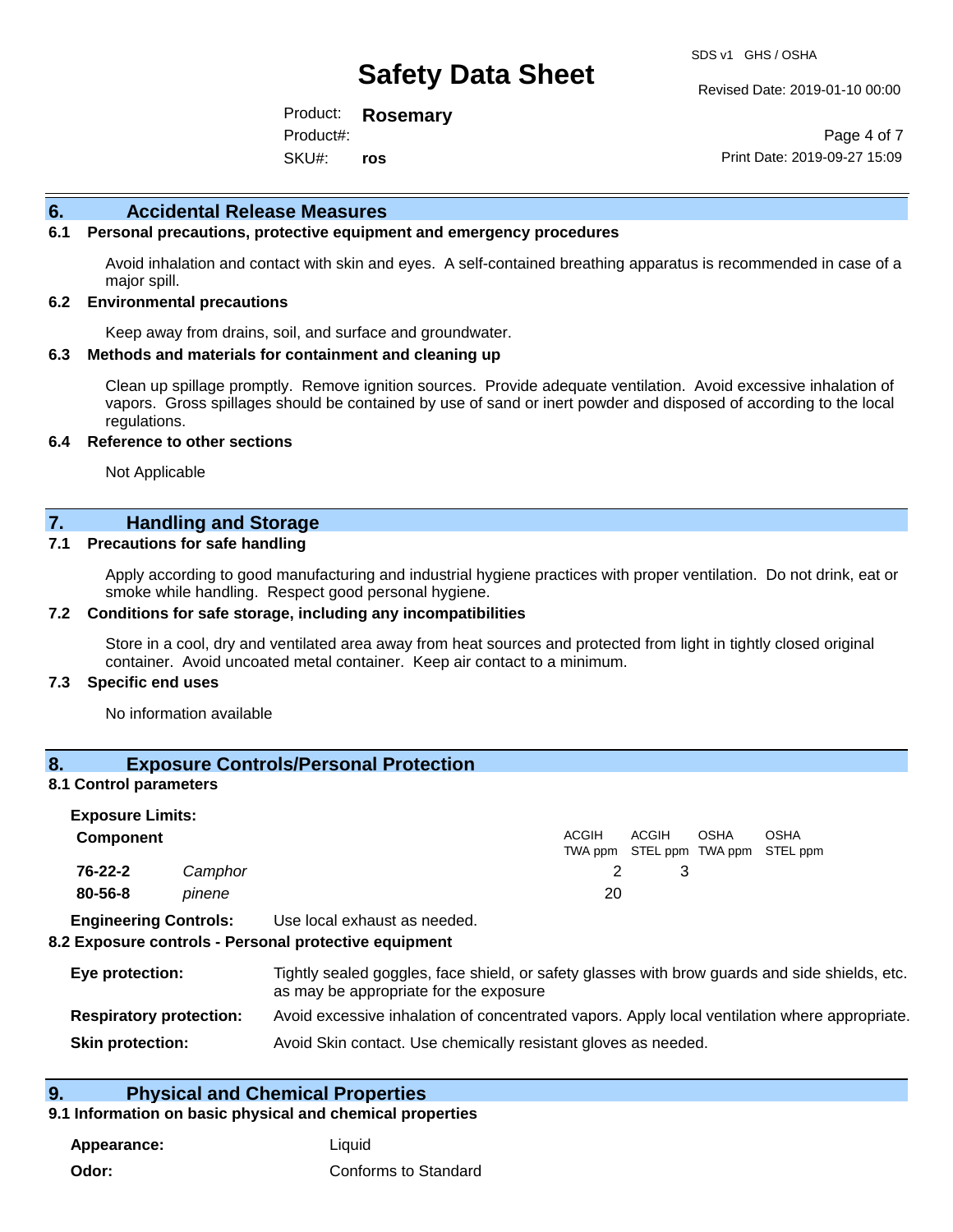Revised Date: 2019-01-10 00:00

Product: **Rosemary** SKU#: Product#: **ros**

Page 5 of 7 Print Date: 2019-09-27 15:09

| Color:                       | Colorless       |
|------------------------------|-----------------|
| <b>Viscosity:</b>            | Liquid          |
| <b>Freezing Point:</b>       | Not determined  |
| <b>Boiling Point:</b>        | Not determined  |
| <b>Melting Point:</b>        | Not determined  |
| <b>Flashpoint (CCCFP):</b>   | 147 F (63.89 C) |
| <b>Auto flammability:</b>    | Not determined  |
| <b>Explosive Properties:</b> | None Expected   |
| <b>Oxidizing properties:</b> | None Expected   |
| Vapor Pressure (mmHg@20 C):  | 0.2276          |
| %VOC:                        | 0.23            |
| Specific Gravity @ 25 C:     | 0.9670          |
| Density @ 25 C:              | 0.9640          |
| Refractive Index @ 20 C:     | 1.4850          |
| Soluble in:                  | Oil             |
|                              |                 |

## **10. Stability and Reactivity**

| 10.1 Reactivity                         | None                                               |
|-----------------------------------------|----------------------------------------------------|
| <b>10.2 Chemical stability</b>          | Stable                                             |
| 10.3 Possibility of hazardous reactions | None known                                         |
| 10.4 Conditions to avoid                | None known                                         |
| 10.5 Incompatible materials             | Strong oxidizing agents, strong acids, and alkalis |
| 10.6 Hazardous decomposition products   | None known                                         |

## **11. Toxicological Information**

## **11.1 Toxicological Effects**

|                                              | Acute Toxicity Estimates (ATEs) based on the individual Ingredient Toxicity Data utilizing the "Additivity Formula" |
|----------------------------------------------|---------------------------------------------------------------------------------------------------------------------|
| Acute toxicity - Oral - (Rat) mg/kg          | Not classified - the classification criteria are not met                                                            |
| Acute toxicity - Dermal - (Rabbit) mg/kg     | Not classified - the classification criteria are not met                                                            |
| Acute toxicity - Inhalation - (Rat) mg/L/4hr | (LD50: 12.2951) Harmful if inhaled                                                                                  |
| <b>Skin corrosion / irritation</b>           | Harmful if inhaled                                                                                                  |
| Serious eye damage / irritation              | Not classified - the classification criteria are not met                                                            |
| <b>Respiratory sensitization</b>             | Not classified - the classification criteria are not met                                                            |
| <b>Skin sensitization</b>                    | May cause an allergic skin reaction                                                                                 |
| <b>Germ cell mutagenicity</b>                | Not classified - the classification criteria are not met                                                            |
| Carcinogenicity                              | Not classified - the classification criteria are not met                                                            |
| <b>Reproductive toxicity</b>                 | Not classified - the classification criteria are not met                                                            |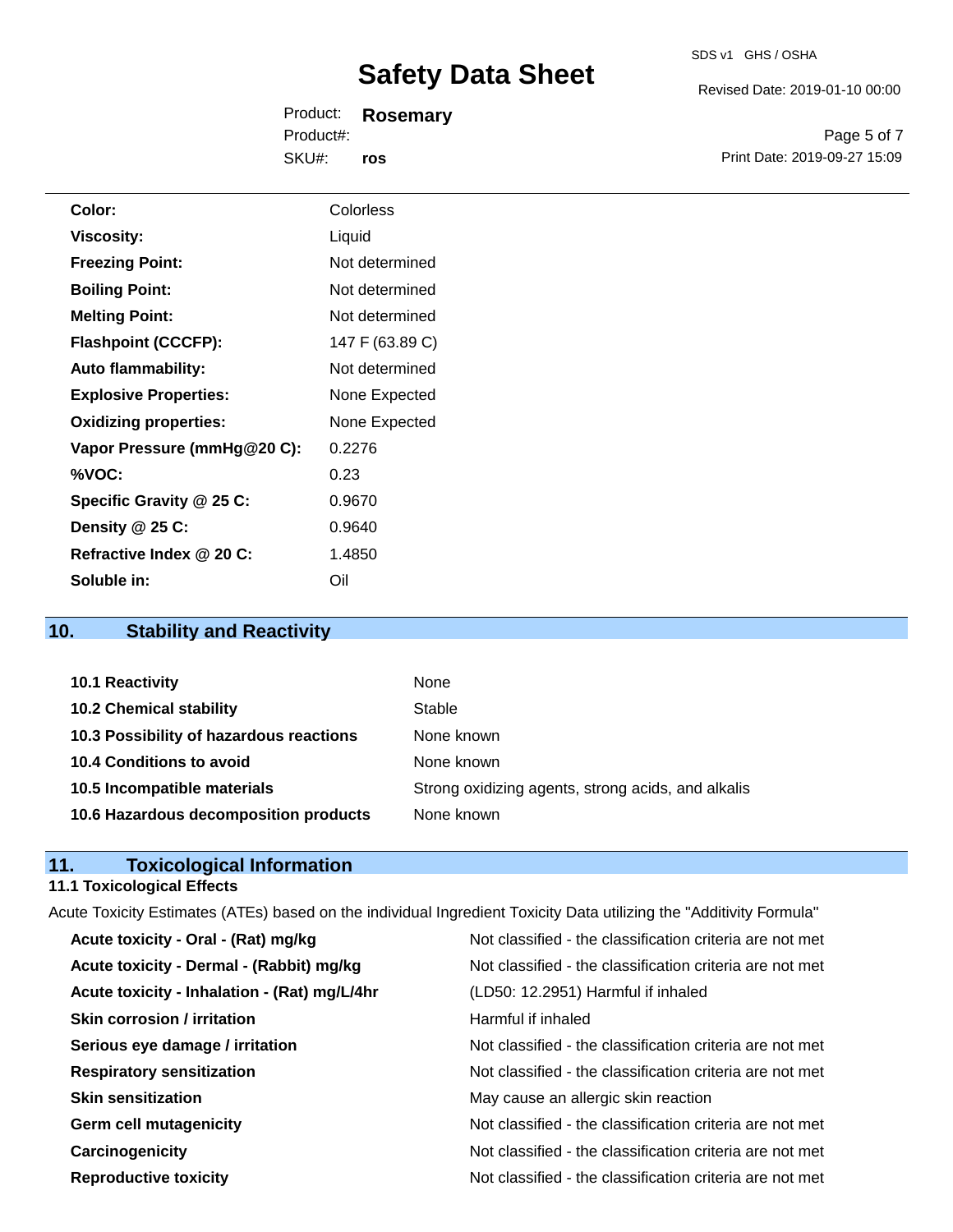SDS v1 GHS / OSHA

|                                                    | Product:<br>Product#: | <b>Rosemary</b><br>ros | Page 6 of 7                                              |  |  |
|----------------------------------------------------|-----------------------|------------------------|----------------------------------------------------------|--|--|
|                                                    | SKU#:                 |                        | Print Date: 2019-09-27 15:09                             |  |  |
| Specific target organ toxicity - single exposure   |                       |                        | May cause damage to organs                               |  |  |
| Specific target organ toxicity - repeated exposure |                       |                        | Not classified - the classification criteria are not met |  |  |
| <b>Aspiration hazard</b>                           |                       |                        | Not classified - the classification criteria are not met |  |  |

**12. Ecological Information** 

**12.1 Toxicity**

| <b>Acute acquatic toxicity</b>     | Not classified - the classification criteria are not met |
|------------------------------------|----------------------------------------------------------|
| <b>Chronic acquatic toxicity</b>   | Toxic to aquatic life with long lasting effects          |
| <b>Toxicity Data on soil</b>       | no data available                                        |
| <b>Toxicity on other organisms</b> | no data available                                        |
|                                    |                                                          |
| 12.2 Persistence and degradability | no data available                                        |
| 12.3 Bioaccumulative potential     | no data available                                        |
| 12.4 Mobility in soil              | no data available                                        |
| 12.5 Other adverse effects         | no data available                                        |

## **13. Disposal Conditions**

#### **13.1 Waste treatment methods**

Do not allow product to reach sewage systems. Dispose of in accordance with all local and national regulations. Send to a licensed waste management company.The product should not be allowed to enter drains, water courses or the soil. Do not contaminate ponds, waterways or ditches with chemical or used container.

## **14. Transport Information**

| <b>Marine Pollutant</b>                                       | Yes. Ingredient of greatest environmental impact:<br>$80-56-8$ : $(2 - 5\%)$ : pinene |              |                                     |                 |               |
|---------------------------------------------------------------|---------------------------------------------------------------------------------------|--------------|-------------------------------------|-----------------|---------------|
| <b>Regulator</b>                                              |                                                                                       | <b>Class</b> | <b>Pack Group</b>                   | <b>Sub Risk</b> | UN-nr.        |
| U.S. DOT (Non-Bulk)                                           |                                                                                       |              | Not Regulated - Not Dangerous Goods |                 |               |
| <b>Chemicals NOI</b>                                          |                                                                                       |              |                                     |                 |               |
| <b>ADR/RID (International Road/Rail)</b>                      |                                                                                       |              |                                     |                 |               |
| <b>Environmentally Hazardous</b><br>Substance, Liquid, n.o.s. |                                                                                       | 9            | Ш                                   |                 | <b>UN3082</b> |
| <b>IATA (Air Cargo)</b>                                       |                                                                                       |              |                                     |                 |               |
| <b>Environmentally Hazardous</b><br>Substance, Liquid, n.o.s. |                                                                                       | 9            | Ш                                   |                 | <b>UN3082</b> |
| IMDG (Sea)                                                    |                                                                                       |              |                                     |                 |               |
| <b>Environmentally Hazardous</b><br>Substance, Liquid, n.o.s. |                                                                                       | 9            | $\mathbf{III}$                      |                 | UN3082        |